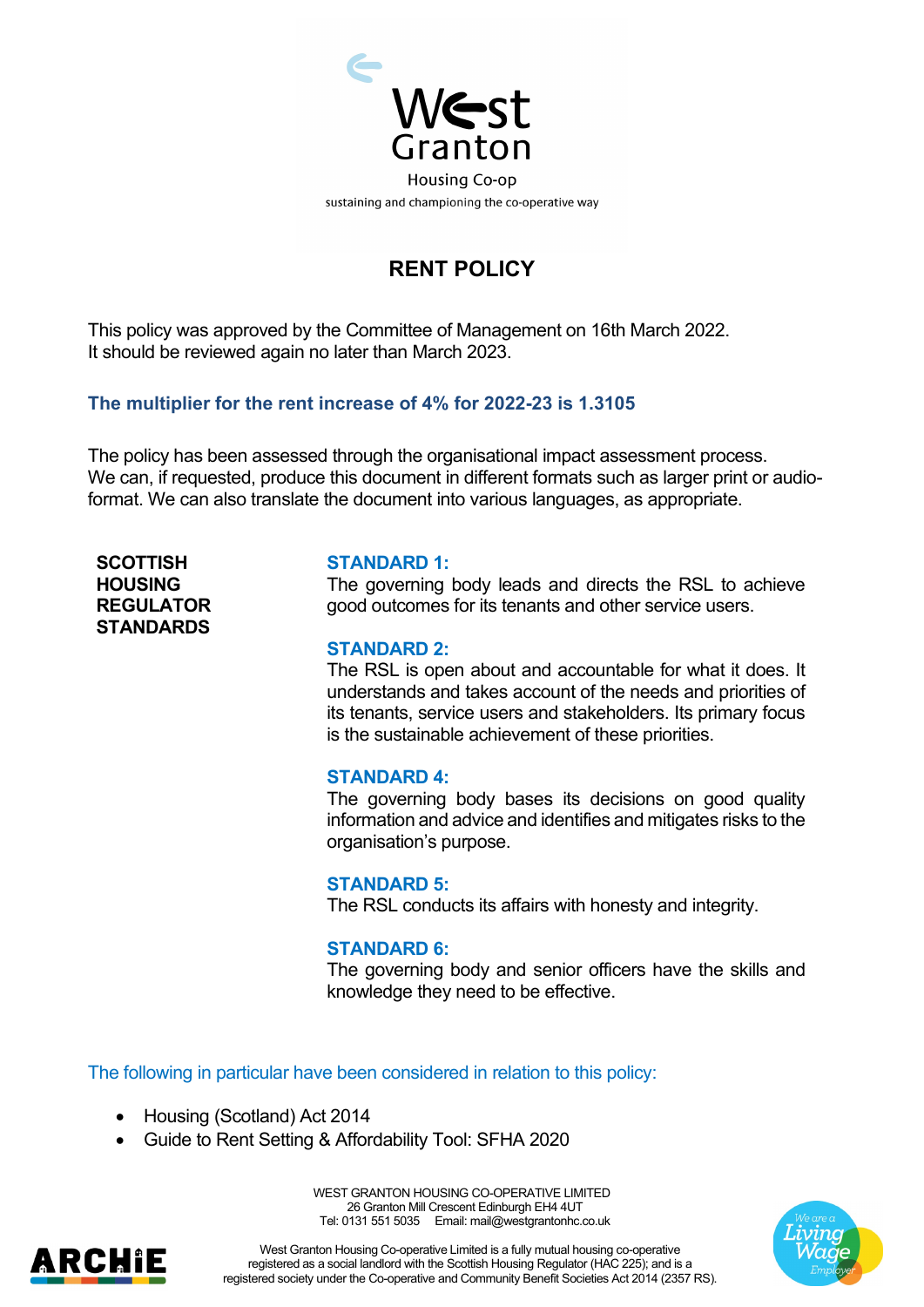

# **Contents**

| Document Name:   | <b>Rent Policy</b>   | Version:                 | 1.0        |
|------------------|----------------------|--------------------------|------------|
| Created:         | Larke Adger          | Version Date:            | 16/03/22   |
| Owner:           | David Mills / WGHC   | <b>Retention Period:</b> | 3 Years    |
| Location / Path: | $WGHC \setminus X$ : | Page:                    | $2$ of $6$ |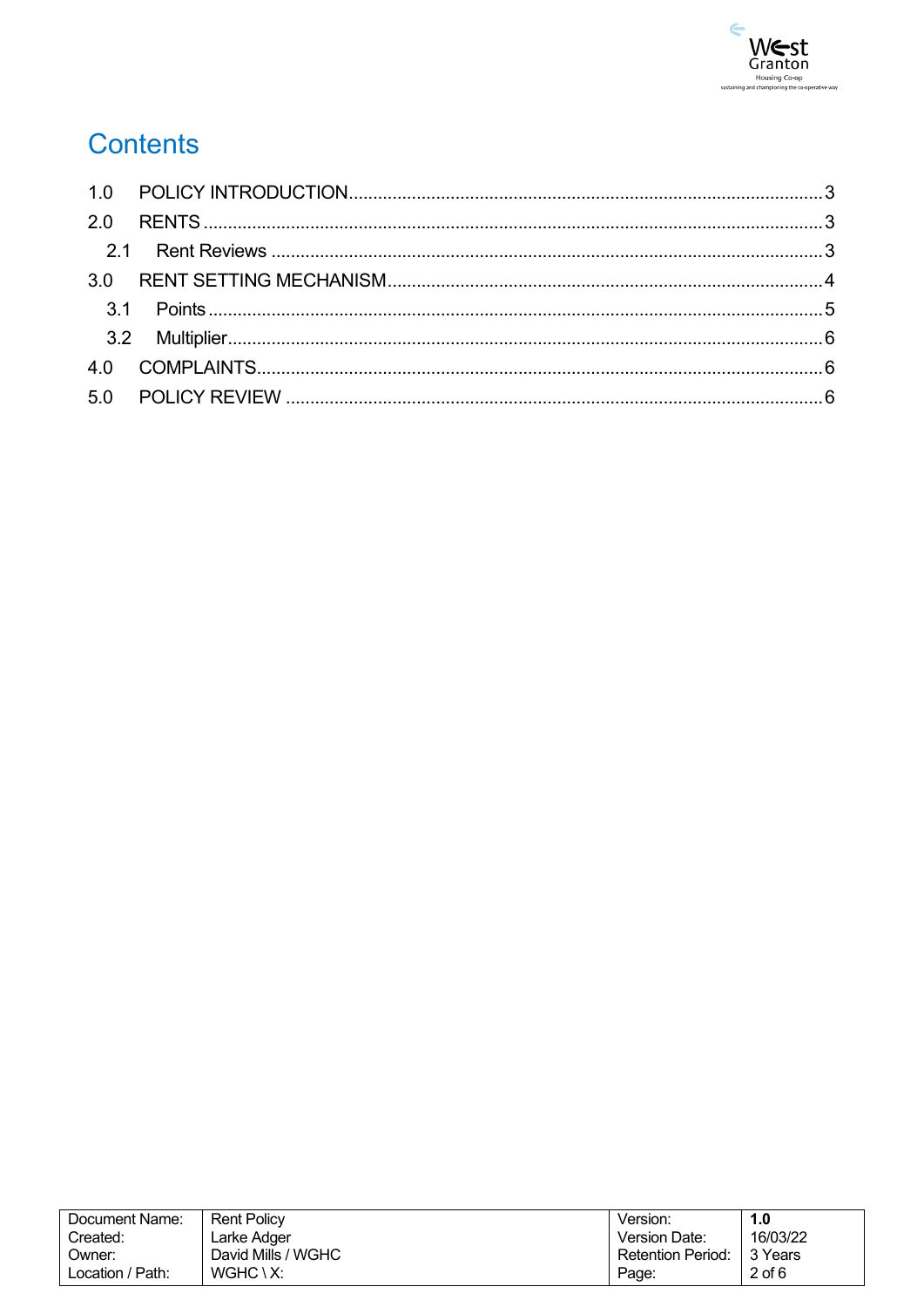

# <span id="page-2-0"></span>**1.0 POLICY INTRODUCTION**

WGHC was established primarily to provide a range of quality housing in West Granton and the surrounding area at rents which people on relatively low incomes can afford to pay. The key principles in setting rents and other charges will be that they should:

- be affordable to tenants and applicants;
- be comparable with other social landlords;
- cover annual operating costs;
- provide for future maintenance:
- cover loan repayments and interest charges;
- provide long term financial stability.

# <span id="page-2-1"></span>**2.0 RENTS**

WGHC will seek to set rents that are affordable to our tenants and will consider changes in earnings, pensions and benefits when reviewing rents.

Membership of a housing co-operative involves participation in the management of the housing stock therefore WGHC wishes to avoid setting rents significantly above or below those of other providers of social rented housing which could encourage or deter applicants purely because of rent levels.

WGHC will take account of the rent levels of other providers of social rented housing in the local area and will seek to set rents which are broadly comparable. The Co-operative recognises the fundamental importance of ensuring that standards of management and maintenance of the housing stock are of the highest order. Rents will be set which adequately cover management and maintenance administration costs, reactive maintenance, depreciation and other annual operating costs. WGHC will consider both general inflation and WGHC specific cost changes when reviewing rents.

Rental income must also be adequate to cover the interest payable on loan funding and any covenants relating to these loans. Planned maintenance includes both regular annual works and cyclical maintenance or one off projects. Expenditure in some years is much higher than others. The Co-operative will use long term programming and cash flow projections to assist in adequately providing for planned maintenance.

WGHC will replace housing components (e.g. kitchens and bathrooms) regularly to maintain the quality of and demand for its housing stock. WGHC must also repay development loans. In rent setting and budgeting WGHC will have regard to medium and long term cash flow to ensure rental income is adequate to cover loan repayments and capital investment. WGHC rents will also include provision for the building up of reserves to cover periods of risk or unforeseeable costs.

### <span id="page-2-2"></span>2.1 Rent Reviews

**Rents will be reviewed once a year.** Changes will be approved by the Committee of Management after consultation with tenants.

| Document Name:   | <b>Rent Policy</b>   | Version:                 | 1.0        |
|------------------|----------------------|--------------------------|------------|
| Created:         | Larke Adger          | Version Date:            | 16/03/22   |
| Owner:           | David Mills / WGHC   | <b>Retention Period:</b> | 3 Years    |
| Location / Path: | $WGHC \setminus X$ : | Page:                    | $3$ of $6$ |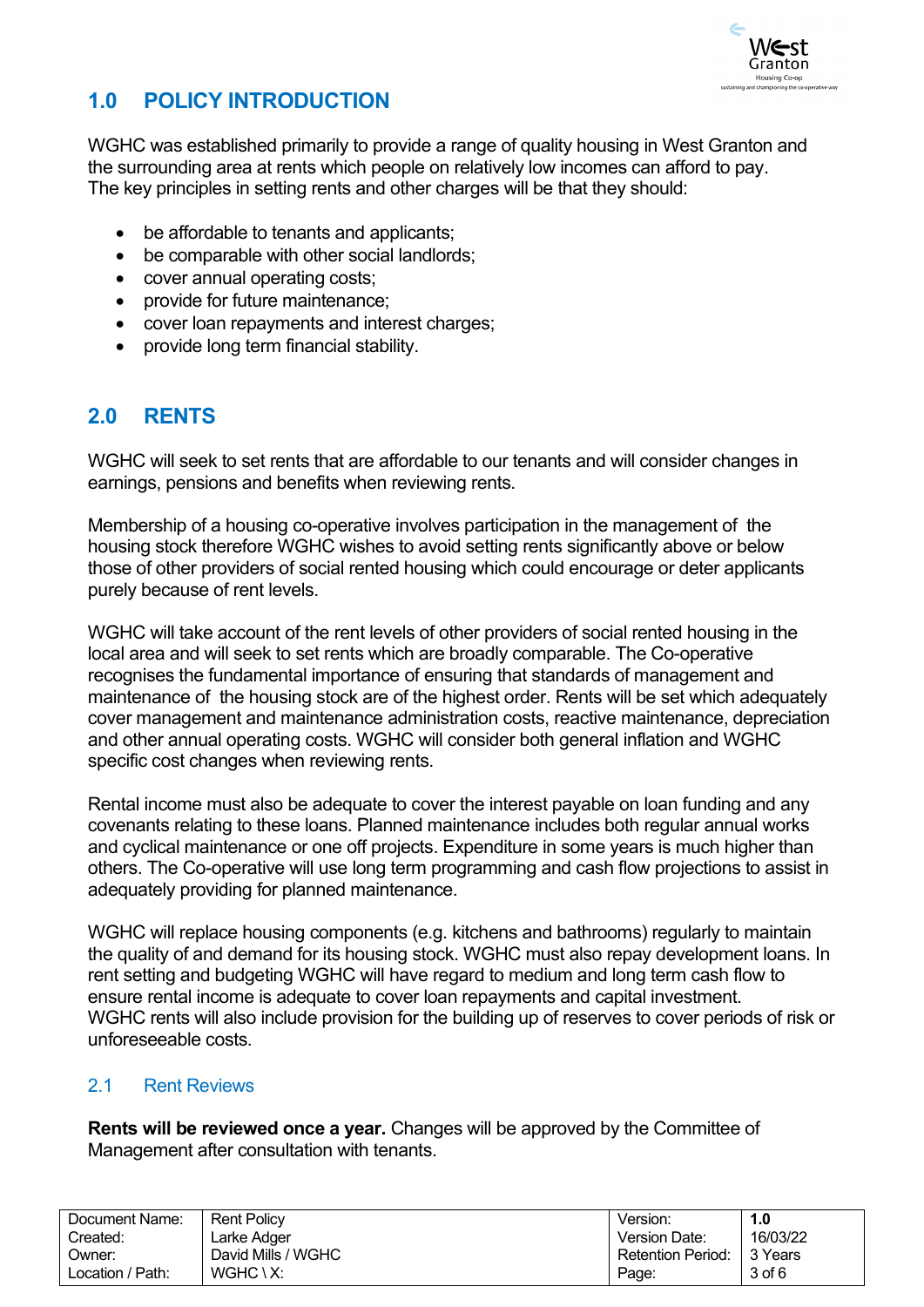

# <span id="page-3-0"></span>**3.0 RENT SETTING MECHANISM**

An administrative points system is used to assign points to each property type. Pointing of new developments or alterations to the basic points system must be approved by the Committee of Management. Minor amendments to the pointing of individual houses to reflect changes in amenities etc. may be approved by the CEO or COO.

#### *Basic Points*

A basic number of points are assigned to house types. Points distinguish between basic house types to recognise desirability but the differential is fairly minor.

Houses and bungalows have the highest points; four in a block flats second; other flats third and finally 1 remaining flat in West Pilton Drive (where common maintenance is a problem due to mixed ownership).

#### *Equalisers*

WGHC believes that people with physical disabilities should not be further disadvantaged by high rents. Therefore points are not added for features of properties designed to meet the needs of those with physical disabilities. Points are deducted if an increased area or amenity was provided solely to accommodate special needs including physical disability.

#### *Size Points*

One point is assigned per square metre of the approximate average floor area of the property type. In accordance with (b) above, additional space provided in relation to disabilities (e.g. wheelchair accessibility) is not counted.

Property size provides the biggest single differential between rents.

#### *Additional Amenities*

Points may be added for additional amenities: additional cloakrooms and bathrooms; garden fencing; garden huts etc. The number of points broadly reflect the cost of provision of the amenity.

#### *Flooring*

All properties have flooring laid in kitchens and bathrooms. Some properties have additional floor coverings in the living areas. In Area 3, we have 1 flat which has carpets throughout. In Area 2 all flats and most houses have laminate flooring. Points are awarded where this additional flooring is provided. The points reflect the size of the property.

As of 2009 we stopped routinely repairing or replacing flooring in houses in Area 2 when they are relet.

#### *Flats – common maintenance*

In most blocks of flats there are costs relating to the maintenance of common parts or common services. Costs fall into three main groups:

- In all flatted blocks WGHC will have stairs cleaned on a regular basis.
- Flatted blocks generally have a common electrical supply for stair lighting and/or communal TV aerials/dishes and/or door entry systems and/or alarm systems.
- Other services are specific to individual developments. These can include: fire alarms; lift maintenance and alarms; communal TV aerials/dishes; water tanks, parking areas etc.

The points cover the estimated cost of common maintenance in the property type.

| Document Name:   | Rent Policy          | Version.                 | 1.0      |
|------------------|----------------------|--------------------------|----------|
| Created:         | Larke Adger          | <b>Version Date:</b>     | 16/03/22 |
| Owner:           | David Mills / WGHC   | <b>Retention Period:</b> | 3 Years  |
| Location / Path: | $WGHC \setminus X$ : | Page.                    | 4 of 6   |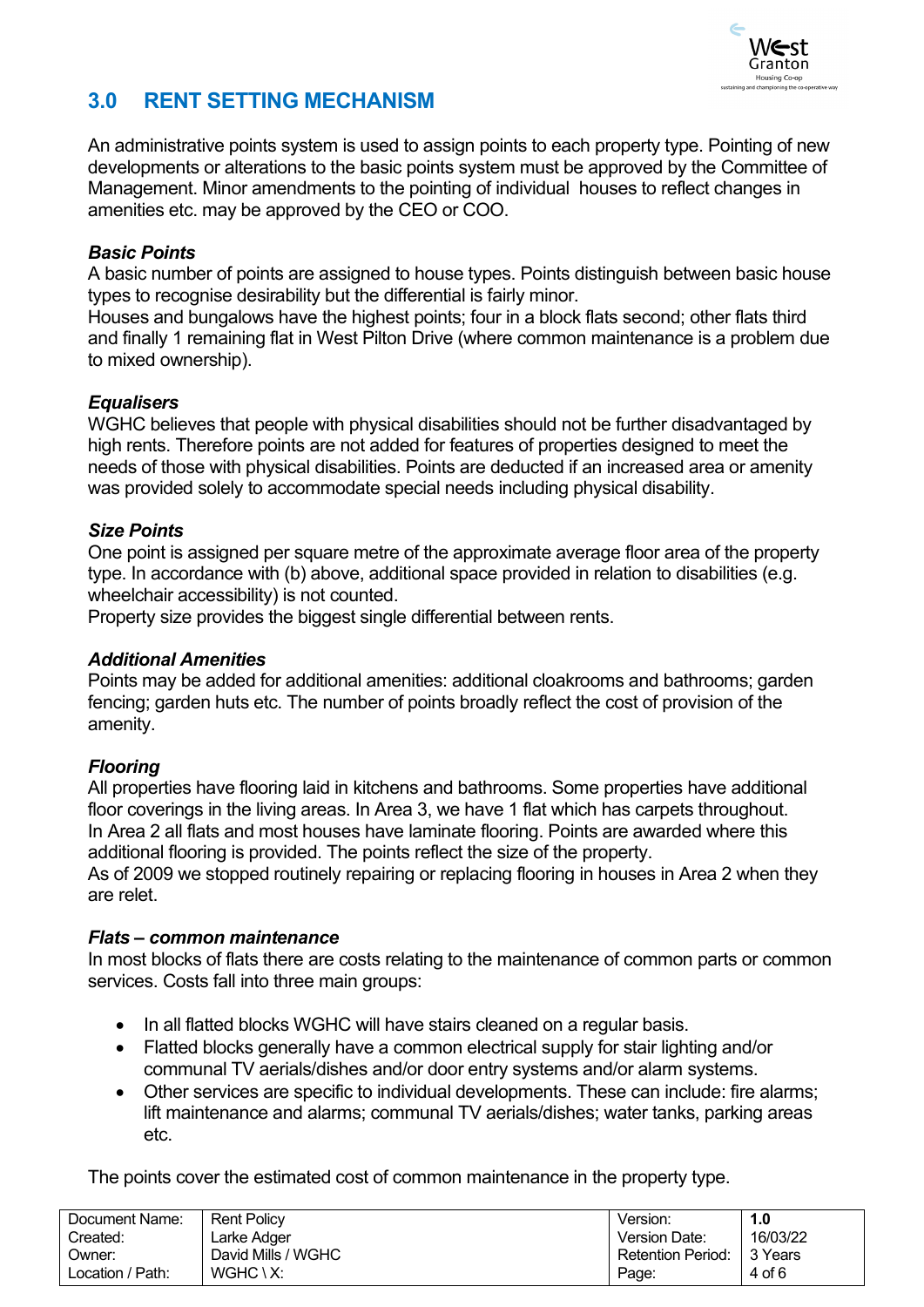

#### *Part Furnished Flats*

A small number of WGHC flats are partly furnished (10 in 2020). Furnishings vary from white goods and window blinds in Granton Mill to window blinds in West Pilton Drive. The purpose is to assist (especially) new households to set up home by reducing initial costs.

The points cover maintenance costs, insurance, safety inspections and an allowance for depreciation.

### <span id="page-4-0"></span>3.1 Points

| AREA 1 - 143 properties in Granton Mains/West Pilton Terrace |                  |                 |                 |                |                  |                 |                 |                |                 |                 |                 |
|--------------------------------------------------------------|------------------|-----------------|-----------------|----------------|------------------|-----------------|-----------------|----------------|-----------------|-----------------|-----------------|
|                                                              |                  |                 |                 |                |                  |                 |                 | 4bwh -         |                 |                 |                 |
|                                                              |                  |                 |                 |                |                  |                 |                 | repoint        |                 |                 |                 |
|                                                              |                  |                 |                 | 2bh            |                  |                 |                 | if let         |                 |                 |                 |
| type                                                         | 1 <sub>bf4</sub> | 1 <sub>ba</sub> | 2 <sub>ba</sub> | (WP)           | 2bh              | 3 <sub>bh</sub> | 4 <sub>bh</sub> | as GN          |                 |                 |                 |
| max occupancy                                                | $1-2p$           | $1-2p$          | 3p              | 2p             | 3p               | 4p              | 5p              | 5p             |                 |                 |                 |
| basic                                                        | 57               | 60              | 60              | 60             | 60               | 60              | 60              | 60             |                 |                 |                 |
| common maintenance                                           |                  |                 |                 |                |                  |                 |                 |                |                 |                 |                 |
| appprox. floor area                                          | 50               | 47              | 65              | 60             | 68               | 79              | 91              | 95             |                 |                 |                 |
| extra wc                                                     |                  |                 |                 |                |                  | $\overline{2}$  | $\overline{2}$  | $\overline{2}$ |                 |                 |                 |
| extra bathroom                                               |                  |                 |                 |                |                  |                 |                 | $\overline{2}$ |                 |                 |                 |
| flooring                                                     |                  |                 |                 |                |                  |                 |                 |                |                 |                 |                 |
| furnishing/appliances                                        |                  |                 |                 |                |                  |                 |                 |                |                 |                 |                 |
| fenced front garden                                          |                  | $\overline{2}$  | $\overline{2}$  | $\overline{2}$ | $\overline{2}$   | $\overline{2}$  | $\overline{2}$  | $\overline{2}$ |                 |                 |                 |
| gdn store                                                    |                  |                 |                 |                |                  |                 |                 |                |                 |                 |                 |
| equaliser                                                    |                  |                 |                 |                |                  |                 |                 | $-6$           |                 |                 |                 |
|                                                              | 107              | 109             | 127             | 122            | 130              | 143             | 155             | 155            |                 |                 |                 |
|                                                              |                  |                 |                 |                |                  |                 |                 |                |                 |                 |                 |
| AREA 2 - 100 properties in Granton Mill/Granton Mains        |                  |                 |                 |                |                  |                 |                 |                |                 |                 |                 |
|                                                              |                  | 1ba no          |                 |                |                  |                 |                 | 3bh no         |                 |                 |                 |
| type                                                         | 1 <sub>bf</sub>  | flooring        | 1 <sub>ba</sub> | 2ba            | 2 <sub>bwa</sub> | 2 <sub>bh</sub> | 3ba             | flooring       | 3 <sub>bh</sub> | 4 <sub>bh</sub> | 5 <sub>bh</sub> |
| max occupancy                                                | $1-2p$           | $1-2p$          | $1-2p$          | 3p             | 3p               | 4p              | 5 <sub>p</sub>  | 5p             | 5p              | 7p              | 8p              |
| basic                                                        | 54               | 60              | 60              | 60             | 60               | 60              | 60              | 60             | 60              | 60              | 60              |
| common maintenance                                           | 9                |                 |                 |                |                  |                 |                 |                |                 |                 |                 |
| appprox. floor area                                          | 50               | 52              | 52              | 67             | 69               | 78              | 95              | 97             | 97              | 116             | 126             |
| extra wc                                                     |                  |                 |                 |                |                  | $\overline{2}$  |                 | $\overline{2}$ | 2               |                 |                 |
| extra bathroom                                               |                  |                 |                 |                |                  |                 |                 |                |                 | $\overline{2}$  | $\overline{2}$  |
| flooring                                                     | 3                |                 | 3               | $\overline{4}$ | $\overline{4}$   | $\overline{4}$  | 5               |                | $5\phantom{.0}$ | $6\overline{6}$ | $6\phantom{1}6$ |
| furnishing/appliances                                        | $\overline{7}$   |                 |                 |                |                  |                 |                 |                |                 |                 |                 |
| fenced front garden                                          |                  | $\overline{2}$  | $\overline{a}$  | $\overline{a}$ | 2                | $\overline{2}$  | $\overline{c}$  | 2              | $\overline{2}$  | $\overline{2}$  | 2               |
| gdn store                                                    |                  | 1               | $\overline{1}$  | $\overline{1}$ | $\mathbf{1}$     | $\overline{1}$  | $\mathbf 1$     | $\overline{2}$ | $\overline{2}$  | $\overline{1}$  | $\overline{2}$  |
| equaliser                                                    |                  |                 |                 |                | $-2$             |                 |                 |                |                 |                 |                 |
|                                                              | 123              | 115             | 118             | 134            | 134              | 147             | 163             | 163            | 168             | 187             | 198             |

| Document Name:   | <b>Rent Policy</b>   | Version:                 | 1.0        |
|------------------|----------------------|--------------------------|------------|
| Created:         | Larke Adger          | Version Date:            | 16/03/22   |
| Owner:           | David Mills / WGHC   | <b>Retention Period:</b> | l 3 Years  |
| Location / Path: | $WGHC \setminus X$ : | Page:                    | $5$ of $6$ |